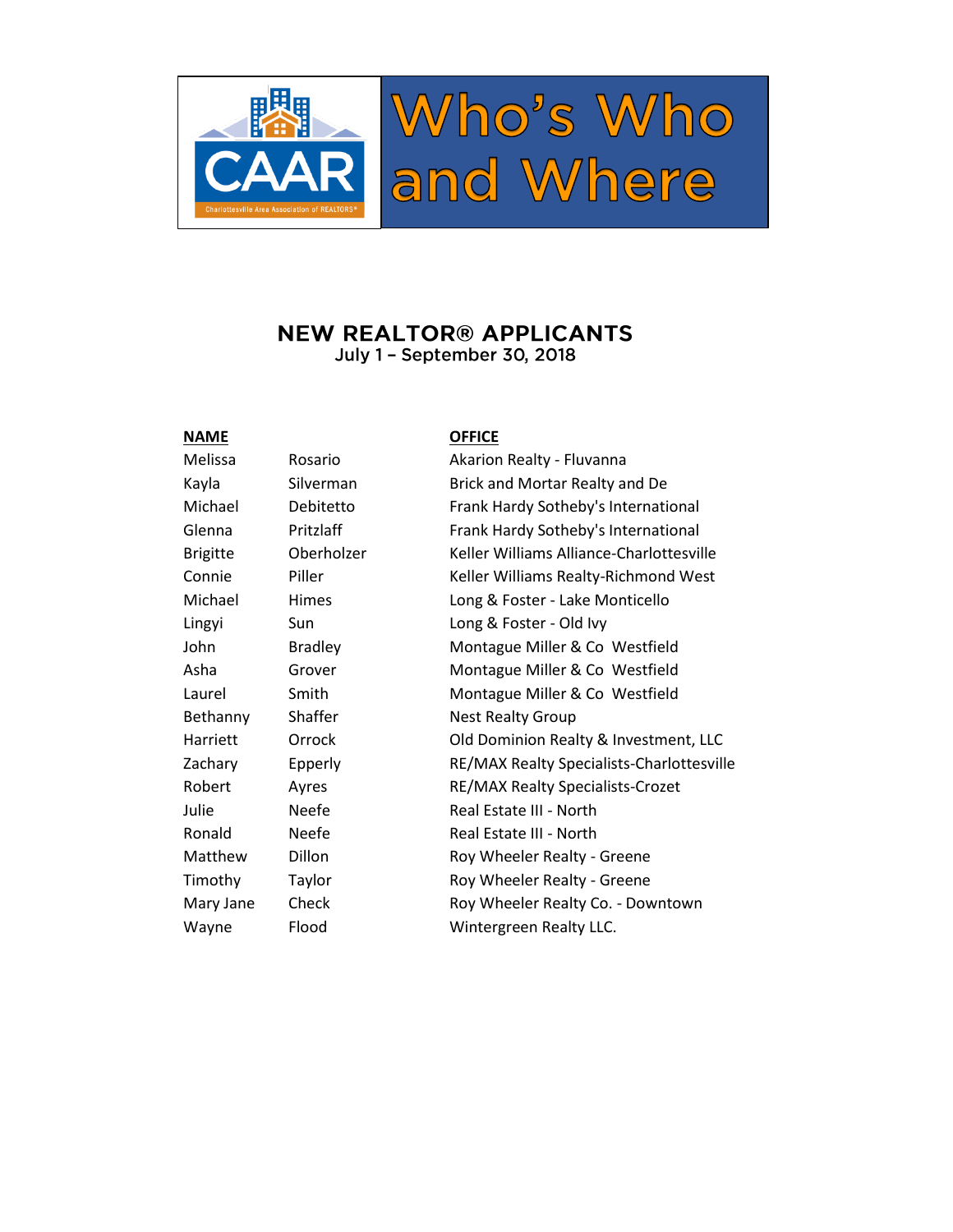# **MEMBER OFFICE TRANSFERS**

July 1 - September 30, 2018

| <b>NAME</b>     |                | <b>PREVIOUS OFFICE</b>                    | <b>CURRENT OFFICE</b>                      |
|-----------------|----------------|-------------------------------------------|--------------------------------------------|
| Kathryn         | Bentley        | Roy Wheeler Realty Co. - Ednam            | RE/MAX Realty Specialists-Crozet           |
| John F          | <b>Bukrim</b>  | ERA Bill May Realty Co.                   | Keller Williams Alliance-Charlottesville   |
| David P         | Eddins         | 1st Dominion Realty, Inc.-Charlottesville | ERA Bill May Realty Co.                    |
| Harry           | Horner         | Silvergate Realty                         | Brick and Mortar Realty and De             |
| Collins         | Huff           | Keller Williams Alliance-Charlottesville  | Stevens & Company-Charlottesville          |
| Amy             | <b>Hughes</b>  | Montague Miller & Co - Westfield          | <b>Avenue Realty LLC</b>                   |
| Taylor          | Jobes          | <b>Strong Team REALTORS</b>               | <b>Story House Real Estate</b>             |
| Jamie           | Kay            | Silvergate Realty                         | Brick and Mortar Realty and De             |
| Paul            | <b>McArtor</b> | Montague Miller & Co - Westfield          | <b>Avenue Realty LLC</b>                   |
| Raleigh C       | Minor          | Venable Minor & Assoc., Inc.              | Wiley Real Estate - Charlottesville        |
| <b>Brentney</b> | Moore          | eXp Realty LLC                            | <b>Story House Real Estate</b>             |
| Irma (Lauri)    | Powell         | Roy Wheeler Realty Co. - Ednam            | Wintergreen Mountain and Valley Properties |
| Keith B         | Smith          | Roy Wheeler Realty Zions                  | Roy Wheeler Realty Co. - Ednam             |
| Yonna E         | Smith          | Roy Wheeler Realty Zions                  | Roy Wheeler Realty Co. - Ednam             |
| Daniel J        | Veliky         | Long & Foster - Historic Downtown         | Real Estate III - North                    |
| Pamela          | Whorley        | Montague Miller & Co - Westfield          | <b>Avenue Realty LLC</b>                   |

## **NEW SINGLE & GROUP AFFILIATE MEMBERS & OFFICES** July 1 - September 30, 2018

| <b>NAME</b>  |               | <b>OFFICE</b>                            | <b>MEMBER TYPE</b> |
|--------------|---------------|------------------------------------------|--------------------|
| Phil         | Watson        | <b>Blue Mountain Inspection Services</b> | Affiliate          |
| William      | Crutchfield   | <b>Crutchfield Corporation</b>           | Affiliate Group    |
| Josh         | Dierauer      | <b>Crutchfield Corporation</b>           | Affiliate Group    |
| Chris        | Caracofe      | <b>Crutchfield Corporation</b>           | Affiliate Group    |
| Mark         | Livingston    | Equis Financial - Livingston Agency      | Affiliate          |
| Sylvia       | <b>Thomas</b> | Farm Credit of the Virginias             | Affiliate Group    |
| Hal          | Johnson       | <b>Guaranteed Rate</b>                   | Affiliate          |
| Kendra       | Stribling     | Hantzmon Wiebel, LLP                     | Affiliate Group    |
| Milo         | Vivaldi       | Milo the Mover                           | Affiliate          |
| <b>Brian</b> | Wilberger     | R. E. Lee Companies, Inc.                | Affiliate Group    |
| Catherine    | Claflin       | R. E. Lee Companies, Inc.                | Affiliate Group    |
| Arlene       | Lee           | R. E. Lee Companies, Inc.                | Affiliate Group    |
| Ned          | Smajlovic     | R. E. Lee Companies, Inc.                | Affiliate Group    |
| Chris        | Shifflett     | R. E. Lee Companies, Inc.                | Affiliate Group    |
| Cindy        | Zug           | R. E. Lee Companies, Inc.                | Affiliate Group    |